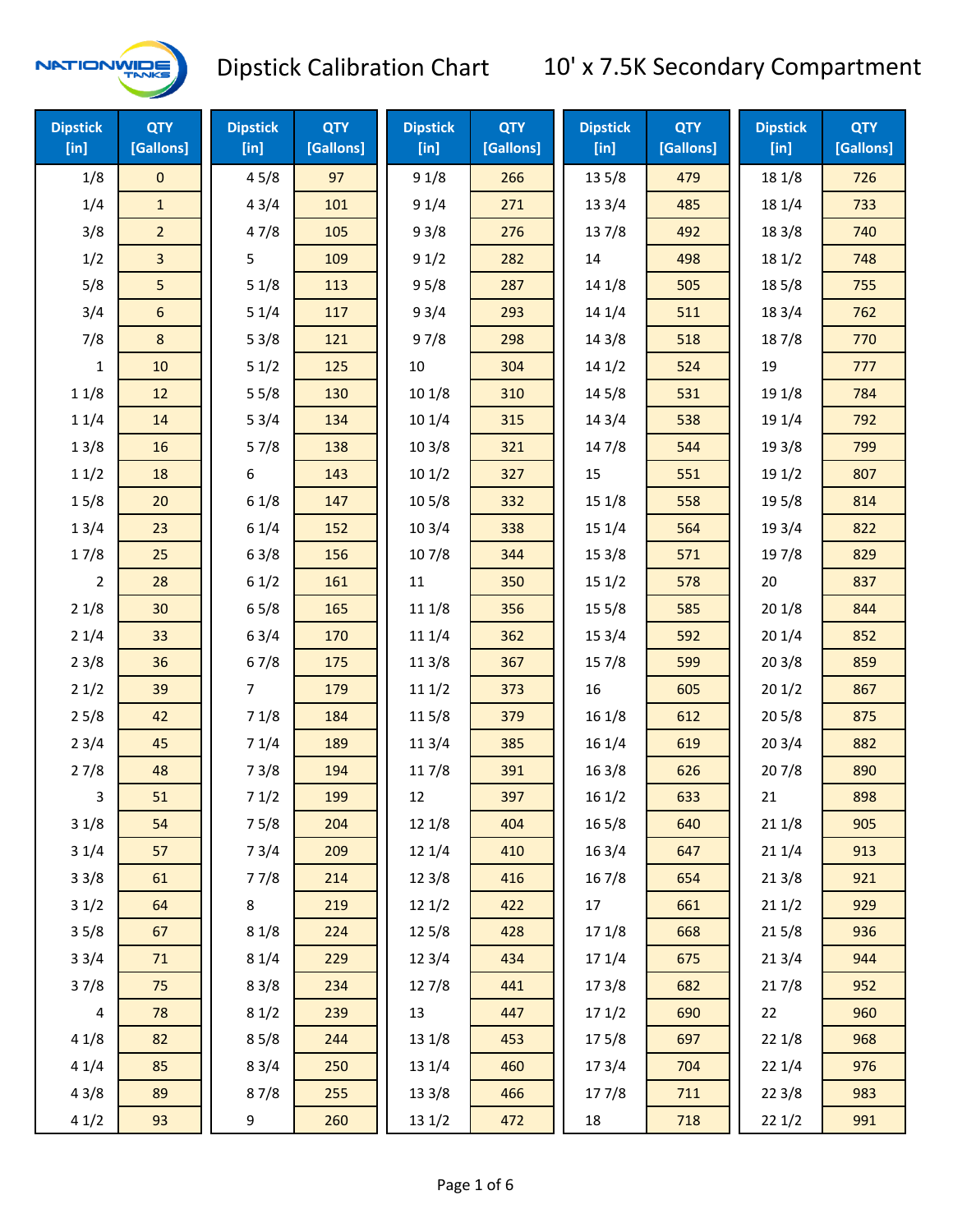

| <b>Dipstick</b><br>$[$ in] | <b>QTY</b><br>[Gallons] | <b>Dipstick</b><br>$[$ in] | <b>QTY</b><br>[Gallons] | <b>Dipstick</b><br>$[$ in] | <b>QTY</b><br>[Gallons] | <b>Dipstick</b><br>$[$ in] | <b>QTY</b><br>[Gallons] | <b>Dipstick</b><br>$[$ in] | <b>QTY</b><br>[Gallons] |
|----------------------------|-------------------------|----------------------------|-------------------------|----------------------------|-------------------------|----------------------------|-------------------------|----------------------------|-------------------------|
| 225/8                      | 999                     | 271/8                      | 1,295                   | 315/8                      | 1,608                   | 36 1/8                     | 1,936                   | 40 5/8                     | 2,276                   |
| 223/4                      | 1,007                   | 271/4                      | 1,303                   | 313/4                      | 1,617                   | 361/4                      | 1,946                   | 403/4                      | 2,286                   |
| 227/8                      | 1,015                   | 273/8                      | 1,312                   | 317/8                      | 1,626                   | 363/8                      | 1,955                   | 407/8                      | 2,296                   |
| 23                         | 1,023                   | 271/2                      | 1,320                   | 32                         | 1,635                   | 361/2                      | 1,964                   | 41                         | 2,305                   |
| 23 1/8                     | 1,031                   | 275/8                      | 1,329                   | 32 1/8                     | 1,644                   | 365/8                      | 1,974                   | 41 1/8                     | 2,315                   |
| 231/4                      | 1,039                   | 273/4                      | 1,337                   | 321/4                      | 1,653                   | 36 3/4                     | 1,983                   | 41 1/4                     | 2,324                   |
| 23 3/8                     | 1,047                   | 277/8                      | 1,346                   | 323/8                      | 1,662                   | 367/8                      | 1,992                   | 413/8                      | 2,334                   |
| 231/2                      | 1,055                   | 28                         | 1,354                   | 321/2                      | 1,671                   | 37                         | 2,002                   | 411/2                      | 2,344                   |
| 235/8                      | 1,063                   | 28 1/8                     | 1,363                   | $32\,5/8$                  | 1,680                   | 371/8                      | 2,011                   | 41 5/8                     | 2,353                   |
| 233/4                      | 1,071                   | 28 1/4                     | 1,372                   | 323/4                      | 1,689                   | 37 1/4                     | 2,020                   | 41 3/4                     | 2,363                   |
| 237/8                      | 1,079                   | 283/8                      | 1,380                   | 327/8                      | 1,698                   | 373/8                      | 2,030                   | 417/8                      | 2,373                   |
| 24                         | 1,087                   | 281/2                      | 1,389                   | 33                         | 1,707                   | 371/2                      | 2,039                   | 42                         | 2,382                   |
| 24 1/8                     | 1,096                   | 28 5/8                     | 1,397                   | 33 1/8                     | 1,716                   | 375/8                      | 2,049                   | 42 1/8                     | 2,392                   |
| 24 1/4                     | 1,104                   | 28 3/4                     | 1,406                   | 33 1/4                     | 1,725                   | 373/4                      | 2,058                   | 42 1/4                     | 2,402                   |
| 243/8                      | 1,112                   | 287/8                      | 1,415                   | 333/8                      | 1,734                   | 377/8                      | 2,067                   | 42 3/8                     | 2,411                   |
| 241/2                      | 1,120                   | 29                         | 1,423                   | 331/2                      | 1,743                   | 38                         | 2,077                   | 421/2                      | 2,421                   |
| 245/8                      | 1,128                   | 29 1/8                     | 1,432                   | 33 5/8                     | 1,752                   | 38 1/8                     | 2,086                   | 42 5/8                     | 2,431                   |
| 24 3/4                     | 1,136                   | 29 1/4                     | 1,441                   | 33 3/4                     | 1,762                   | 38 1/4                     | 2,096                   | 42 3/4                     | 2,440                   |
| 24 7/8                     | 1,145                   | 293/8                      | 1,449                   | 337/8                      | 1,771                   | 38 3/8                     | 2,105                   | 42 7/8                     | 2,450                   |
| 25                         | 1,153                   | 291/2                      | 1,458                   | 34                         | 1,780                   | 381/2                      | 2,115                   | 43                         | 2,460                   |
| 251/8                      | 1,161                   | 295/8                      | 1,467                   | 34 1/8                     | 1,789                   | 385/8                      | 2,124                   | 43 1/8                     | 2,470                   |
| 251/4                      | 1,169                   | 29 3/4                     | 1,476                   | 34 1/4                     | 1,798                   | 38 3/4                     | 2,134                   | 43 1/4                     | 2,479                   |
| 253/8                      | 1,178                   | 297/8                      | 1,484                   | 34 3/8                     | 1,807                   | 387/8                      | 2,143                   | 43 3/8                     | 2,489                   |
| 251/2                      | 1,186                   | 30                         | 1,493                   | 34 1/2                     | 1,816                   | 39                         | 2,152                   | 43 1/2                     | 2,499                   |
| 255/8                      | 1,194                   | 301/8                      | 1,502                   | 345/8                      | 1,826                   | 39 1/8                     | 2,162                   | 43 5/8                     | 2,509                   |
| 253/4                      | 1,202                   | 301/4                      | 1,511                   | 343/4                      | 1,835                   | 39 1/4                     | 2,171                   | 43 3/4                     | 2,518                   |
| 257/8                      | 1,211                   | 303/8                      | 1,520                   | 347/8                      | 1,844                   | 39 3/8                     | 2,181                   | 437/8                      | 2,528                   |
| 26                         | 1,219                   | 301/2                      | 1,528                   | 35                         | 1,853                   | 39 1/2                     | 2,190                   | 44                         | 2,538                   |
| 26 1/8                     | 1,227                   | 305/8                      | 1,537                   | 35 1/8                     | 1,862                   | 39 5/8                     | 2,200                   | 44 1/8                     | 2,548                   |
| 26 1/4                     | 1,236                   | 303/4                      | 1,546                   | 35 1/4                     | 1,872                   | 39 3/4                     | 2,210                   | 44 1/4                     | 2,557                   |
| 263/8                      | 1,244                   | 307/8                      | 1,555                   | 35 3/8                     | 1,881                   | 397/8                      | 2,219                   | 44 3/8                     | 2,567                   |
| 261/2                      | 1,253                   | 31                         | 1,564                   | 351/2                      | 1,890                   | 40                         | 2,229                   | 44 1/2                     | 2,577                   |
| 26 5/8                     | 1,261                   | 31 1/8                     | 1,573                   | 35 5/8                     | 1,899                   | 40 1/8                     | 2,238                   | 44 5/8                     | 2,587                   |
| 263/4                      | 1,269                   | 31 1/4                     | 1,582                   | 353/4                      | 1,909                   | 40 1/4                     | 2,248                   | 44 3/4                     | 2,596                   |
| 267/8                      | 1,278                   | 313/8                      | 1,590                   | 357/8                      | 1,918                   | 40 3/8                     | 2,257                   | 447/8                      | 2,606                   |
| 27                         | 1,286                   | 311/2                      | 1,599                   | 36                         | 1,927                   | 40 1/2                     | 2,267                   | 45                         | 2,616                   |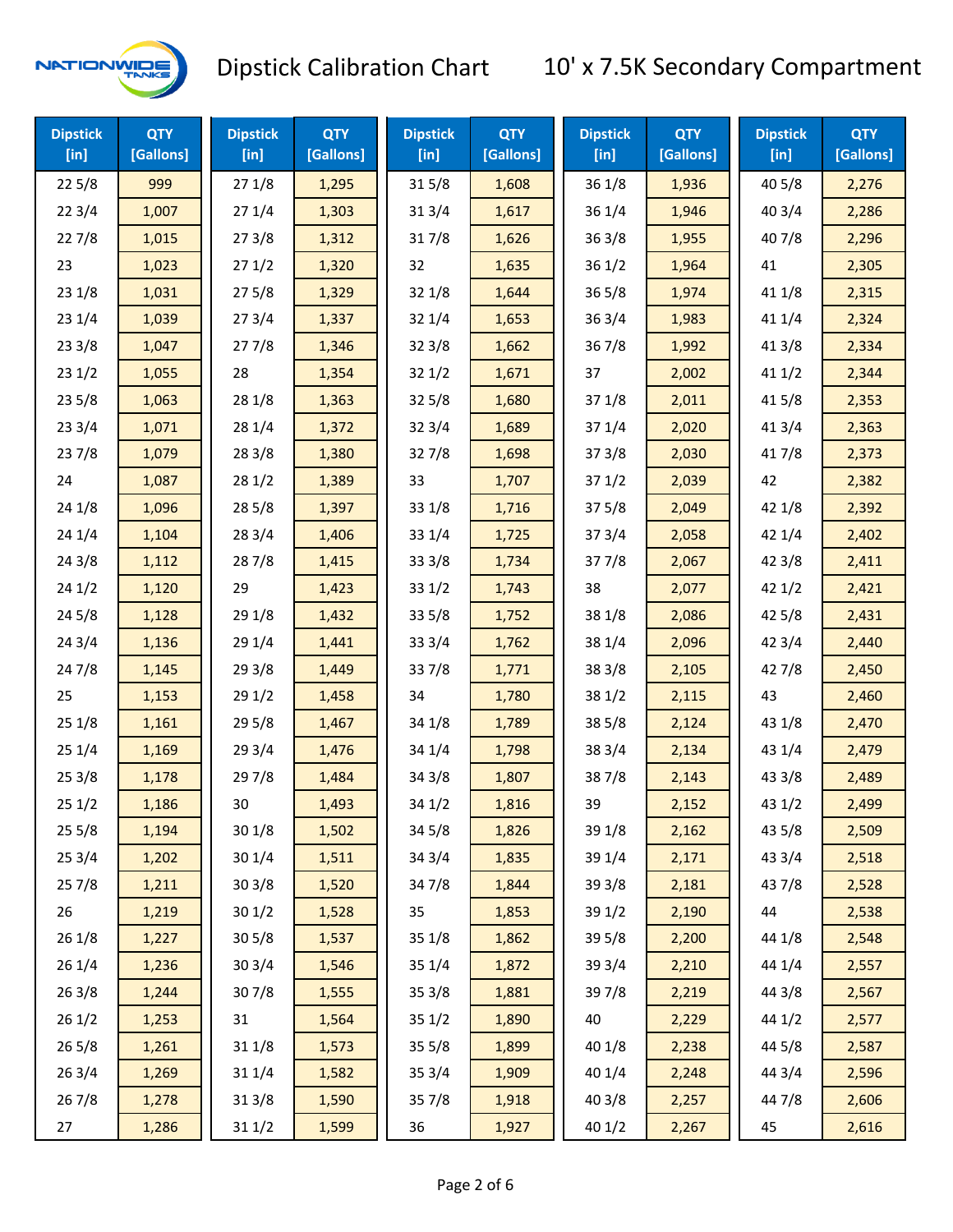

| <b>Dipstick</b><br>$[$ in] | <b>QTY</b><br>[Gallons] | <b>Dipstick</b><br>$[$ in] | <b>QTY</b><br>[Gallons] | <b>Dipstick</b><br>$[$ in] | <b>QTY</b><br>[Gallons] | <b>Dipstick</b><br>$[$ in] | <b>QTY</b><br>[Gallons] | <b>Dipstick</b><br>$[$ in] | <b>QTY</b><br>[Gallons] |
|----------------------------|-------------------------|----------------------------|-------------------------|----------------------------|-------------------------|----------------------------|-------------------------|----------------------------|-------------------------|
| 45 1/8                     | 2,626                   | 49 5/8                     | 2,982                   | 54 1/8                     | 3,344                   | 58 5/8                     | 3,707                   | 63 1/8                     | 4,072                   |
| 45 1/4                     | 2,636                   | 49 3/4                     | 2,992                   | 54 1/4                     | 3,354                   | 58 3/4                     | 3,718                   | 63 1/4                     | 4,082                   |
| 45 3/8                     | 2,646                   | 49 7/8                     | 3,002                   | 54 3/8                     | 3,364                   | 587/8                      | 3,728                   | 63 3/8                     | 4,092                   |
| 45 1/2                     | 2,655                   | 50                         | 3,012                   | 54 1/2                     | 3,374                   | 59                         | 3,738                   | 63 1/2                     | 4,102                   |
| 45 5/8                     | 2,665                   | 50 1/8                     | 3,022                   | 54 5/8                     | 3,384                   | 59 1/8                     | 3,748                   | 63 5/8                     | 4,112                   |
| 45 3/4                     | 2,675                   | 501/4                      | 3,032                   | 54 3/4                     | 3,394                   | 59 1/4                     | 3,758                   | 63 3/4                     | 4,123                   |
| 45 7/8                     | 2,685                   | 503/8                      | 3,042                   | 54 7/8                     | 3,404                   | 59 3/8                     | 3,768                   | 637/8                      | 4,133                   |
| 46                         | 2,695                   | 501/2                      | 3,052                   | 55                         | 3,414                   | 59 1/2                     | 3,778                   | 64                         | 4,143                   |
| 46 1/8                     | 2,705                   | 505/8                      | 3,062                   | 55 1/8                     | 3,424                   | 59 5/8                     | 3,788                   | 64 1/8                     | 4,153                   |
| 46 1/4                     | 2,714                   | 503/4                      | 3,072                   | 55 1/4                     | 3,434                   | 59 3/4                     | 3,799                   | 64 1/4                     | 4,163                   |
| 463/8                      | 2,724                   | 507/8                      | 3,082                   | 55 3/8                     | 3,444                   | 597/8                      | 3,809                   | 64 3/8                     | 4,173                   |
| 46 1/2                     | 2,734                   | 51                         | 3,092                   | 551/2                      | 3,455                   | 60                         | 3,819                   | 64 1/2                     | 4,183                   |
| 46 5/8                     | 2,744                   | 51 1/8                     | 3,102                   | 55 5/8                     | 3,465                   | 60 1/8                     | 3,829                   | 64 5/8                     | 4,193                   |
| 46 3/4                     | 2,754                   | 51 1/4                     | 3,112                   | 55 3/4                     | 3,475                   | 60 1/4                     | 3,839                   | 64 3/4                     | 4,203                   |
| 46 7/8                     | 2,764                   | 51 3/8                     | 3,122                   | 55 7/8                     | 3,485                   | 603/8                      | 3,849                   | 64 7/8                     | 4,214                   |
| 47                         | 2,774                   | 511/2                      | 3,132                   | 56                         | 3,495                   | 60 1/2                     | 3,859                   | 65                         | 4,224                   |
| 47 1/8                     | 2,784                   | 515/8                      | 3,142                   | 56 1/8                     | 3,505                   | 605/8                      | 3,870                   | 65 1/8                     | 4,234                   |
| 47 1/4                     | 2,793                   | 51 3/4                     | 3,152                   | 56 1/4                     | 3,515                   | 60 3/4                     | 3,880                   | 65 1/4                     | 4,244                   |
| 47 3/8                     | 2,803                   | 517/8                      | 3,162                   | 56 3/8                     | 3,525                   | 607/8                      | 3,890                   | 65 3/8                     | 4,254                   |
| 471/2                      | 2,813                   | 52                         | 3,172                   | 56 1/2                     | 3,535                   | 61                         | 3,900                   | 65 1/2                     | 4,264                   |
| 475/8                      | 2,823                   | 52 1/8                     | 3,183                   | 56 5/8                     | 3,546                   | 61 1/8                     | 3,910                   | 65 5/8                     | 4,274                   |
| 47 3/4                     | 2,833                   | 52 1/4                     | 3,193                   | 56 3/4                     | 3,556                   | 61 1/4                     | 3,920                   | 65 3/4                     | 4,284                   |
| 477/8                      | 2,843                   | 52 3/8                     | 3,203                   | 567/8                      | 3,566                   | 61 3/8                     | 3,930                   | 65 7/8                     | 4,294                   |
| 48                         | 2,853                   | 521/2                      | 3,213                   | 57                         | 3,576                   | 611/2                      | 3,940                   | 66                         | 4,304                   |
| 48 1/8                     | 2,863                   | 525/8                      | 3,223                   | 57 1/8                     | 3,586                   | 615/8                      | 3,951                   | 66 1/8                     | 4,314                   |
| 48 1/4                     | 2,873                   | 52 3/4                     | 3,233                   | 57 1/4                     | 3,596                   | 613/4                      | 3,961                   | 66 1/4                     | 4,324                   |
| 48 3/8                     | 2,883                   | 527/8                      | 3,243                   | 57 3/8                     | 3,606                   | 617/8                      | 3,971                   | 66 3/8                     | 4,335                   |
| 48 1/2                     | 2,893                   | 53                         | 3,253                   | 571/2                      | 3,616                   | 62                         | 3,981                   | 66 1/2                     | 4,345                   |
| 48 5/8                     | 2,903                   | 53 1/8                     | 3,263                   | 57 5/8                     | 3,626                   | 62 1/8                     | 3,991                   | 66 5/8                     | 4,355                   |
| 48 3/4                     | 2,913                   | 53 1/4                     | 3,273                   | 573/4                      | 3,637                   | 62 1/4                     | 4,001                   | 66 3/4                     | 4,365                   |
| 487/8                      | 2,923                   | 53 3/8                     | 3,283                   | 577/8                      | 3,647                   | 62 3/8                     | 4,011                   | 667/8                      | 4,375                   |
| 49                         | 2,932                   | 53 1/2                     | 3,293                   | 58                         | 3,657                   | 621/2                      | 4,021                   | 67                         | 4,385                   |
| 49 1/8                     | 2,942                   | 53 5/8                     | 3,303                   | 58 1/8                     | 3,667                   | 62 5/8                     | 4,032                   | 671/8                      | 4,395                   |
| 49 1/4                     | 2,952                   | 53 3/4                     | 3,313                   | 58 1/4                     | 3,677                   | 62 3/4                     | 4,042                   | 671/4                      | 4,405                   |
| 49 3/8                     | 2,962                   | 537/8                      | 3,323                   | 58 3/8                     | 3,687                   | 627/8                      | 4,052                   | 67 3/8                     | 4,415                   |
| 49 1/2                     | 2,972                   | 54                         | 3,333                   | 58 1/2                     | 3,697                   | 63                         | 4,062                   | 67 1/2                     | 4,425                   |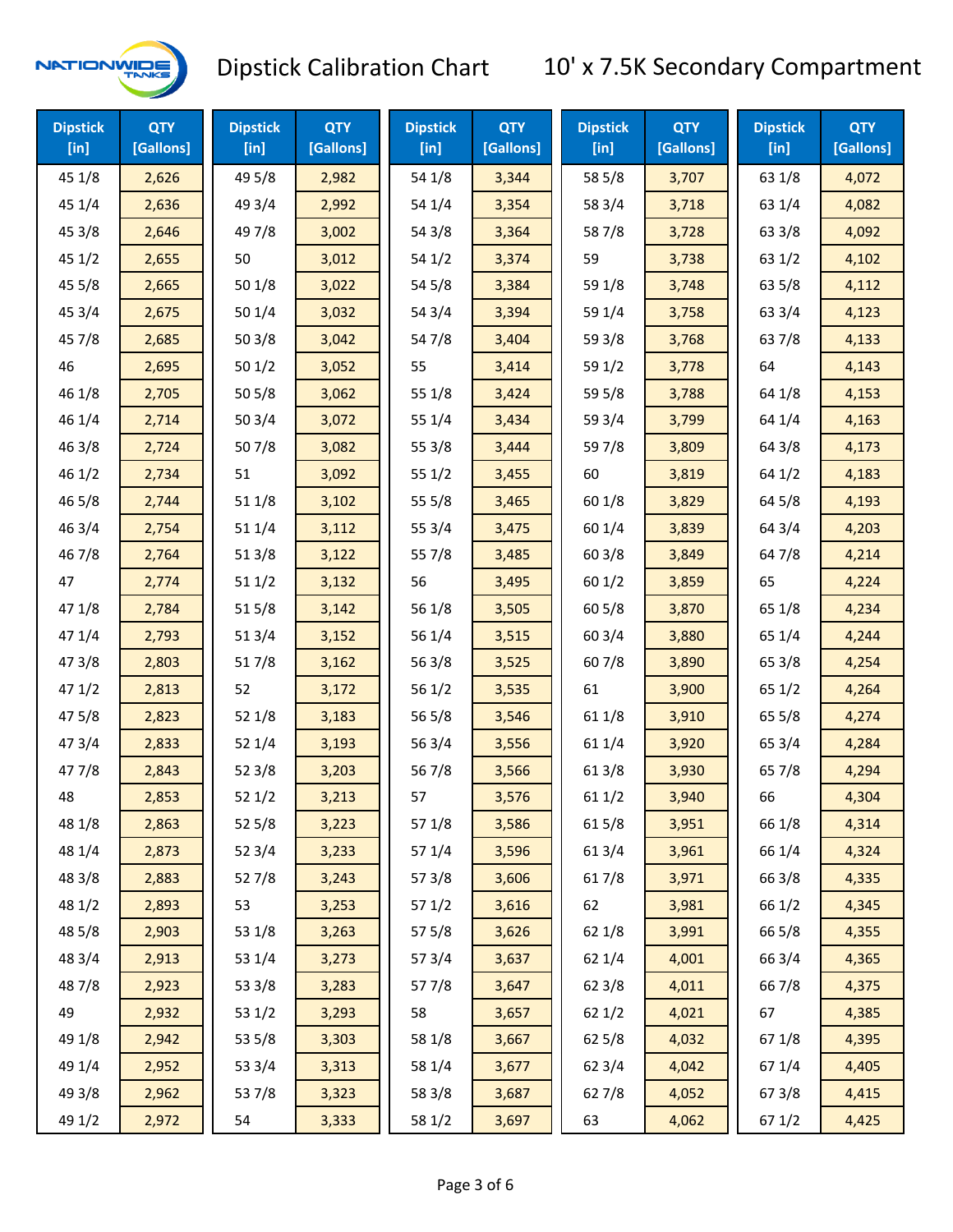

| <b>Dipstick</b><br>[in] | <b>QTY</b><br>[Gallons] | <b>Dipstick</b><br>$[$ in] | <b>QTY</b><br>[Gallons] | <b>Dipstick</b><br>$[$ in] | <b>QTY</b><br>[Gallons] | <b>Dipstick</b><br>$[$ in] | <b>QTY</b><br>[Gallons] | <b>Dipstick</b><br>$[$ in] | <b>QTY</b><br>[Gallons] |
|-------------------------|-------------------------|----------------------------|-------------------------|----------------------------|-------------------------|----------------------------|-------------------------|----------------------------|-------------------------|
| 675/8                   | 4,435                   | 72 1/8                     | 4,795                   | 765/8                      | 5,149                   | 81 1/8                     | 5,495                   | 85 5/8                     | 5,831                   |
| 67 3/4                  | 4,445                   | 72 1/4                     | 4,805                   | 763/4                      | 5,158                   | 81 1/4                     | 5,504                   | 85 3/4                     | 5,840                   |
| 677/8                   | 4,455                   | 72 3/8                     | 4,815                   | 767/8                      | 5,168                   | 81 3/8                     | 5,514                   | 85 7/8                     | 5,849                   |
| 68                      | 4,465                   | 721/2                      | 4,824                   | 77                         | 5,178                   | 81 1/2                     | 5,523                   | 86                         | 5,858                   |
| 68 1/8                  | 4,475                   | 725/8                      | 4,834                   | 77 1/8                     | 5,188                   | 815/8                      | 5,533                   | 86 1/8                     | 5,867                   |
| 68 1/4                  | 4,485                   | 72 3/4                     | 4,844                   | 77 1/4                     | 5,197                   | 813/4                      | 5,542                   | 86 1/4                     | 5,876                   |
| 68 3/8                  | 4,495                   | 727/8                      | 4,854                   | 77 3/8                     | 5,207                   | 817/8                      | 5,552                   | 86 3/8                     | 5,885                   |
| 68 1/2                  | 4,505                   | 73                         | 4,864                   | 771/2                      | 5,217                   | 82                         | 5,561                   | 86 1/2                     | 5,894                   |
| 68 5/8                  | 4,515                   | 73 1/8                     | 4,874                   | 775/8                      | 5,226                   | 82 1/8                     | 5,570                   | 86 5/8                     | 5,903                   |
| 68 3/4                  | 4,525                   | 73 1/4                     | 4,884                   | 773/4                      | 5,236                   | 82 1/4                     | 5,580                   | 86 3/4                     | 5,913                   |
| 687/8                   | 4,535                   | 73 3/8                     | 4,894                   | 777/8                      | 5,246                   | 82 3/8                     | 5,589                   | 867/8                      | 5,922                   |
| 69                      | 4,545                   | 73 1/2                     | 4,904                   | 78                         | 5,255                   | 821/2                      | 5,599                   | 87                         | 5,931                   |
| 69 1/8                  | 4,555                   | 73 5/8                     | 4,913                   | 78 1/8                     | 5,265                   | 82 5/8                     | 5,608                   | 871/8                      | 5,940                   |
| 69 1/4                  | 4,566                   | 73 3/4                     | 4,923                   | 78 1/4                     | 5,275                   | 82 3/4                     | 5,617                   | 87 1/4                     | 5,949                   |
| 69 3/8                  | 4,576                   | 737/8                      | 4,933                   | 78 3/8                     | 5,284                   | 827/8                      | 5,627                   | 87 3/8                     | 5,958                   |
| 69 1/2                  | 4,586                   | 74                         | 4,943                   | 78 1/2                     | 5,294                   | 83                         | 5,636                   | 871/2                      | 5,967                   |
| 69 5/8                  | 4,596                   | 74 1/8                     | 4,953                   | 78 5/8                     | 5,304                   | 83 1/8                     | 5,645                   | 87 5/8                     | 5,976                   |
| 69 3/4                  | 4,606                   | 74 1/4                     | 4,963                   | 78 3/4                     | 5,313                   | 83 1/4                     | 5,655                   | 87 3/4                     | 5,985                   |
| 69 7/8                  | 4,616                   | 74 3/8                     | 4,973                   | 787/8                      | 5,323                   | 83 3/8                     | 5,664                   | 877/8                      | 5,994                   |
| 70                      | 4,625                   | 74 1/2                     | 4,982                   | 79                         | 5,332                   | 83 1/2                     | 5,673                   | 88                         | 6,003                   |
| 70 1/8                  | 4,635                   | 74 5/8                     | 4,992                   | 79 1/8                     | 5,342                   | 83 5/8                     | 5,683                   | 88 1/8                     | 6,012                   |
| 70 1/4                  | 4,645                   | 74 3/4                     | 5,002                   | 79 1/4                     | 5,352                   | 83 3/4                     | 5,692                   | 88 1/4                     | 6,021                   |
| 70 3/8                  | 4,655                   | 747/8                      | 5,012                   | 79 3/8                     | 5,361                   | 837/8                      | 5,701                   | 88 3/8                     | 6,030                   |
| 701/2                   | 4,665                   | 75                         | 5,022                   | 79 1/2                     | 5,371                   | 84                         | 5,711                   | 88 1/2                     | 6,038                   |
| 70 5/8                  | 4,675                   | 75 1/8                     | 5,031                   | 79 5/8                     | 5,380                   | 84 1/8                     | 5,720                   | 88 5/8                     | 6,047                   |
| 70 3/4                  | 4,685                   | 75 1/4                     | 5,041                   | 79 3/4                     | 5,390                   | 84 1/4                     | 5,729                   | 88 3/4                     | 6,056                   |
| 70 7/8                  | 4,695                   | 75 3/8                     | 5,051                   | 79 7/8                     | 5,400                   | 84 3/8                     | 5,738                   | 887/8                      | 6,065                   |
| 71                      | 4,705                   | 75 1/2                     | 5,061                   | 80                         | 5,409                   | 84 1/2                     | 5,748                   | 89                         | 6,074                   |
| 71 1/8                  | 4,715                   | 75 5/8                     | 5,071                   | 80 1/8                     | 5,419                   | 84 5/8                     | 5,757                   | 89 1/8                     | 6,083                   |
| 71 1/4                  | 4,725                   | 75 3/4                     | 5,080                   | 80 1/4                     | 5,428                   | 84 3/4                     | 5,766                   | 89 1/4                     | 6,092                   |
| 713/8                   | 4,735                   | 75 7/8                     | 5,090                   | 803/8                      | 5,438                   | 847/8                      | 5,775                   | 89 3/8                     | 6,101                   |
| 71 1/2                  | 4,745                   | 76                         | 5,100                   | 80 1/2                     | 5,447                   | 85                         | 5,785                   | 89 1/2                     | 6,109                   |
| 715/8                   | 4,755                   | 76 1/8                     | 5,110                   | 80 5/8                     | 5,457                   | 85 1/8                     | 5,794                   | 89 5/8                     | 6,118                   |
| 713/4                   | 4,765                   | 76 1/4                     | 5,119                   | 80 3/4                     | 5,466                   | 85 1/4                     | 5,803                   | 89 3/4                     | 6,127                   |
| 717/8                   | 4,775                   | 763/8                      | 5,129                   | 807/8                      | 5,476                   | 85 3/8                     | 5,812                   | 897/8                      | 6,136                   |
| 72                      | 4,785                   | 76 1/2                     | 5,139                   | 81                         | 5,485                   | 85 1/2                     | 5,821                   | 90                         | 6,145                   |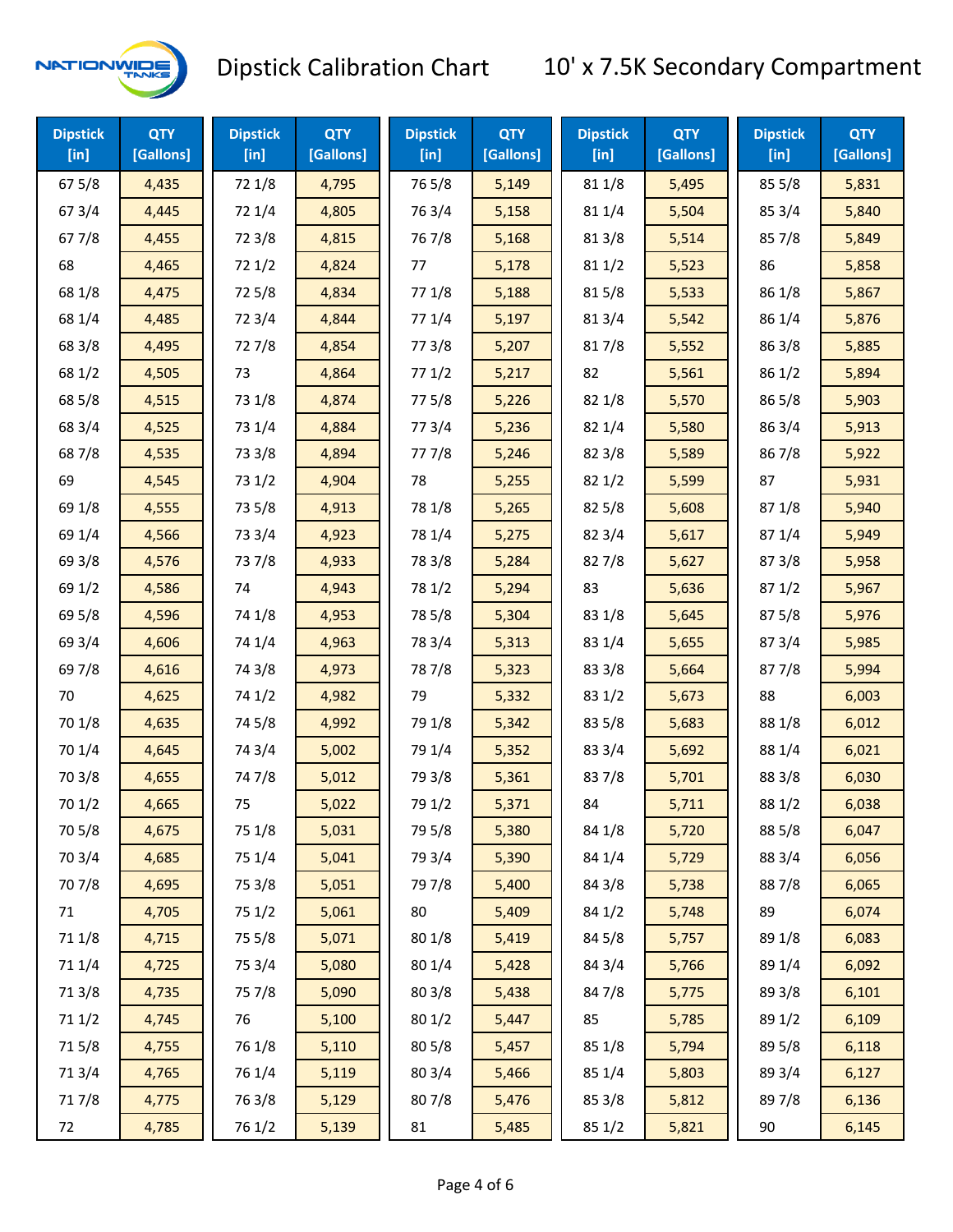

| <b>Dipstick</b><br>[ <sub>in</sub> ] | <b>QTY</b><br>[Gallons] | <b>Dipstick</b><br>$[$ in] | <b>QTY</b><br>[Gallons] | <b>Dipstick</b><br>$[$ in] | <b>QTY</b><br>[Gallons] | <b>Dipstick</b><br>$[$ in] | <b>QTY</b><br>[Gallons] | <b>Dipstick</b><br>[in] | <b>QTY</b><br>[Gallons] |
|--------------------------------------|-------------------------|----------------------------|-------------------------|----------------------------|-------------------------|----------------------------|-------------------------|-------------------------|-------------------------|
| 90 1/8                               | 6,153                   | 94 5/8                     | 6,460                   | 99 1/8                     | 6,748                   | 103 5/8                    | 7,012                   | 108 1/8                 | 7,246                   |
| 90 1/4                               | 6,162                   | 94 3/4                     | 6,468                   | 99 1/4                     | 6,755                   | 103 3/4                    | 7,019                   | 108 1/4                 | 7,252                   |
| 903/8                                | 6,171                   | 947/8                      | 6,477                   | 99 3/8                     | 6,763                   | 103 7/8                    | 7,025                   | 108 3/8                 | 7,258                   |
| 901/2                                | 6,180                   | 95                         | 6,485                   | 99 1/2                     | 6,771                   | 104                        | 7,032                   | 108 1/2                 | 7,264                   |
| 905/8                                | 6,188                   | 95 1/8                     | 6,493                   | 99 5/8                     | 6,778                   | 104 1/8                    | 7,039                   | 108 5/8                 | 7,270                   |
| 90 3/4                               | 6,197                   | 95 1/4                     | 6,501                   | 99 3/4                     | 6,786                   | 104 1/4                    | 7,046                   | 108 3/4                 | 7,276                   |
| 907/8                                | 6,206                   | 95 3/8                     | 6,510                   | 997/8                      | 6,793                   | 104 3/8                    | 7,053                   | 108 7/8                 | 7,282                   |
| 91                                   | 6,214                   | 95 1/2                     | 6,518                   | 100                        | 6,801                   | 1041/2                     | 7,060                   | 109                     | 7,288                   |
| 91 1/8                               | 6,223                   | 95 5/8                     | 6,526                   | 100 1/8                    | 6,809                   | 104 5/8                    | 7,066                   | 109 1/8                 | 7,294                   |
| 91 1/4                               | 6,232                   | 95 3/4                     | 6,534                   | 100 1/4                    | 6,816                   | 104 3/4                    | 7,073                   | 109 1/4                 | 7,300                   |
| 913/8                                | 6,240                   | 95 7/8                     | 6,542                   | 100 3/8                    | 6,824                   | 104 7/8                    | 7,080                   | 109 3/8                 | 7,305                   |
| 91 1/2                               | 6,249                   | 96                         | 6,550                   | 1001/2                     | 6,831                   | 105                        | 7,087                   | 109 1/2                 | 7,311                   |
| 915/8                                | 6,258                   | 96 1/8                     | 6,558                   | 100 5/8                    | 6,839                   | 105 1/8                    | 7,093                   | 109 5/8                 | 7,317                   |
| 913/4                                | 6,266                   | 96 1/4                     | 6,566                   | 100 3/4                    | 6,846                   | 105 1/4                    | 7,100                   | 109 3/4                 | 7,322                   |
| 917/8                                | 6,275                   | 96 3/8                     | 6,575                   | 100 7/8                    | 6,853                   | 105 3/8                    | 7,107                   | 109 7/8                 | 7,328                   |
| 92                                   | 6,283                   | 96 1/2                     | 6,583                   | 101                        | 6,861                   | 1051/2                     | 7,113                   | 110                     | 7,334                   |
| 92 1/8                               | 6,292                   | 96 5/8                     | 6,591                   | 101 1/8                    | 6,868                   | 105 5/8                    | 7,120                   | 110 1/8                 | 7,339                   |
| 92 1/4                               | 6,300                   | 96 3/4                     | 6,599                   | 101 1/4                    | 6,876                   | 105 3/4                    | 7,126                   | 110 1/4                 | 7,345                   |
| 923/8                                | 6,309                   | 967/8                      | 6,607                   | 101 3/8                    | 6,883                   | 105 7/8                    | 7,133                   | 110 3/8                 | 7,350                   |
| 921/2                                | 6,317                   | 97                         | 6,615                   | 1011/2                     | 6,890                   | 106                        | 7,140                   | 110 1/2                 | 7,356                   |
| 925/8                                | 6,326                   | 97 1/8                     | 6,623                   | 101 5/8                    | 6,898                   | 106 1/8                    | 7,146                   | 110 5/8                 | 7,361                   |
| 92 3/4                               | 6,334                   | 97 1/4                     | 6,631                   | 101 3/4                    | 6,905                   | 106 1/4                    | 7,152                   | 110 3/4                 | 7,367                   |
| 927/8                                | 6,343                   | 973/8                      | 6,638                   | 101 7/8                    | 6,912                   | 106 3/8                    | 7,159                   | 110 7/8                 | 7,372                   |
| 93                                   | 6,351                   | 97 1/2                     | 6,646                   | 102                        | 6,919                   | 106 1/2                    | 7,165                   | 111                     | 7,377                   |
| 93 1/8                               | 6,360                   | 97 5/8                     | 6,654                   | 102 1/8                    | 6,927                   | 106 5/8                    | 7,172                   | 111 1/8                 | 7,383                   |
| 93 1/4                               | 6,368                   | 973/4                      | 6,662                   | 102 1/4                    | 6,934                   | 106 3/4                    | 7,178                   | 111 1/4                 | 7,388                   |
| 93 3/8                               | 6,377                   | 977/8                      | 6,670                   | 102 3/8                    | 6,941                   | 106 7/8                    | 7,184                   | 111 3/8                 | 7,393                   |
| 93 1/2                               | 6,385                   | 98                         | 6,678                   | 102 1/2                    | 6,948                   | 107                        | 7,191                   | 111 1/2                 | 7,399                   |
| 93 5/8                               | 6,394                   | 98 1/8                     | 6,686                   | 102 5/8                    | 6,955                   | 107 1/8                    | 7,197                   | 1115/8                  | 7,404                   |
| 93 3/4                               | 6,402                   | 98 1/4                     | 6,694                   | 102 3/4                    | 6,962                   | 107 1/4                    | 7,203                   | 111 3/4                 | 7,409                   |
| 937/8                                | 6,410                   | 98 3/8                     | 6,701                   | 102 7/8                    | 6,969                   | 1073/8                     | 7,210                   | 111 7/8                 | 7,414                   |
| 94                                   | 6,419                   | 98 1/2                     | 6,709                   | 103                        | 6,977                   | 1071/2                     | 7,216                   | 112                     | 7,419                   |
| 94 1/8                               | 6,427                   | 98 5/8                     | 6,717                   | 103 1/8                    | 6,984                   | 1075/8                     | 7,222                   | 112 1/8                 | 7,424                   |
| 94 1/4                               | 6,435                   | 98 3/4                     | 6,725                   | 103 1/4                    | 6,991                   | 107 3/4                    | 7,228                   | 112 1/4                 | 7,429                   |
| 94 3/8                               | 6,444                   | 987/8                      | 6,732                   | 103 3/8                    | 6,998                   | 1077/8                     | 7,234                   | 112 3/8                 | 7,434                   |
| 94 1/2                               | 6,452                   | 99                         | 6,740                   | 103 1/2                    | 7,005                   | 108                        | 7,240                   | 112 1/2                 | 7,439                   |